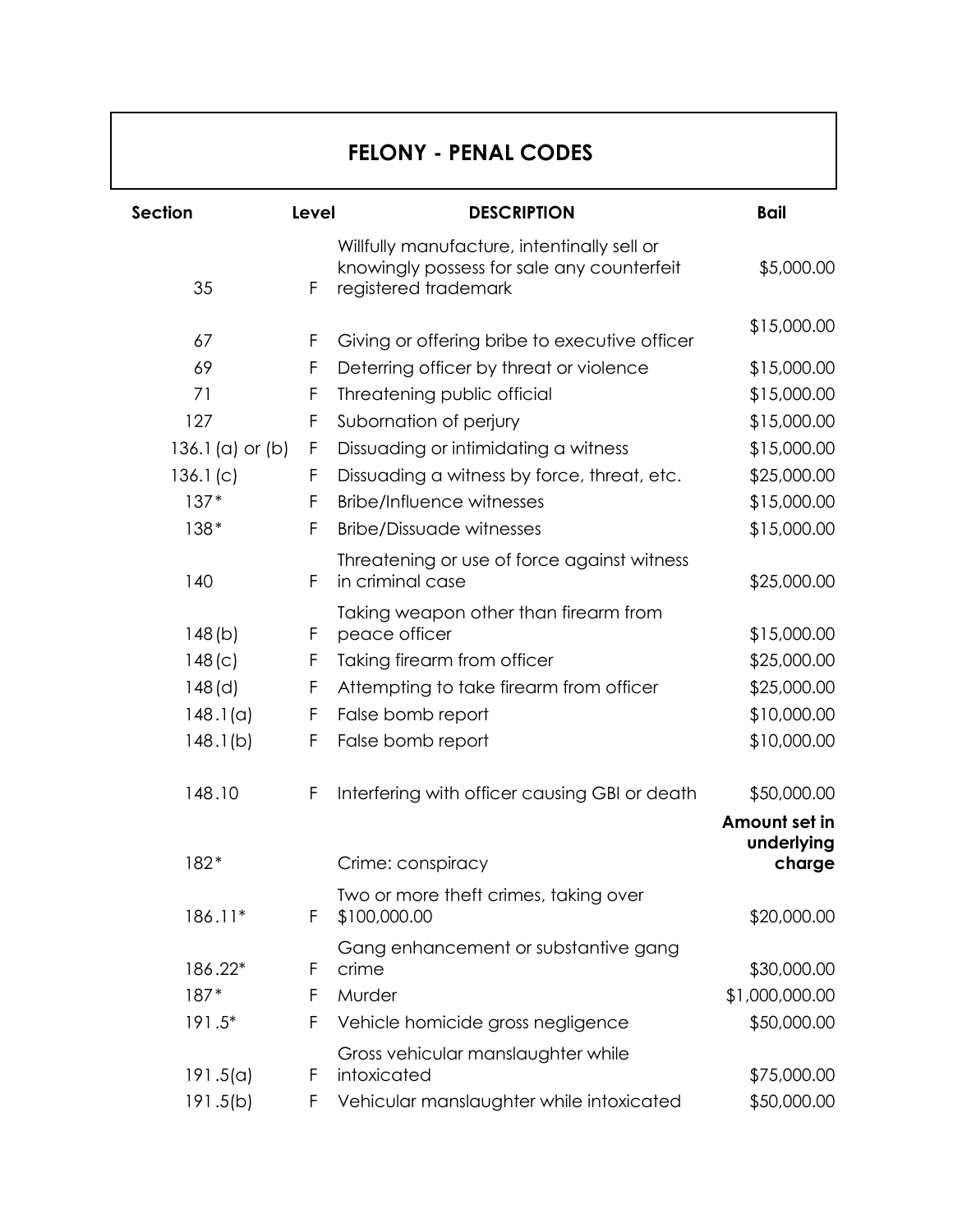|               |   | Gross vehicular manslaughter while intox       |              |
|---------------|---|------------------------------------------------|--------------|
| 191.5(d)      | F | with specified prior conviction(s)             | \$150,000.00 |
| 192(a)        | F | Voluntary manslaughter                         | \$50,000.00  |
| 192(b)        | F | Involuntary manslaughter                       | \$10,000.00  |
|               |   | Vehicular manslaughter with gross neg. (not    |              |
| 192(c)(1)     | F | DUI)                                           | \$10,000.00  |
|               |   | Vehicular manslaughter, collision for          |              |
| 192(c)(3)     | F | financial gain                                 | \$25,000.00  |
| 203           | F | Mayhem                                         | \$75,000.00  |
| 205           | F | Aggravated mayhem                              | \$350,000.00 |
| 206           | F | Torture                                        | \$350,000.00 |
| $207*$        | F | Kidnapping                                     | \$50,000.00  |
| $209*$        | F | Kidnap for robbery, ransom, rape, etc.         | \$100,000.00 |
| 209.5         | F | Kidnap to facilitate carjacking                | \$350,000.00 |
| 210.5         | F | Taking hostage for protection from arrest      | \$75,000.00  |
| $211*$        | F | Robbery                                        | \$25,000.00  |
| $213(a)(1)^*$ | F | First Degree robbery                           | \$150,000.00 |
| 213(a)(1)(A)  | F | Home invasion robbery                          | \$250,000.00 |
| 215           | F | Carjacking                                     | \$75,000.00  |
| 217.1(a)      | F | Assaulting a public official                   | \$35,000.00  |
| 217.1(b)      | F | Attempted murder of public official            | \$500,000.00 |
| 219           | F | Wrecking train or firing a bridge              | \$500,000.00 |
|               |   | Wrecking train or firing a bridge, without     |              |
| 219.1         | F | injury                                         | \$10,000.00  |
|               |   |                                                | Same as      |
|               |   |                                                | substantive  |
| 220           | F | Assault with intent                            | offense      |
| 220.1         | F | Wrecking train or firing a bridge, with injury | \$25,000.00  |
|               |   | Administer controlled subst or anesthetic to   |              |
| 222           | F | aid felony                                     | \$10,000.00  |
| 236           | F | False Imprisonment                             | \$10,000.00  |
| $236.1*$      | F | Human Trafficking                              | \$50,000.00  |
| 241.1         | F | Assault on custodial officer                   | \$20,000.00  |
| 243(c)(1)     | F | Battery, peace officer, firefighter, et al     | \$25,000.00  |
| $243$ (d)     | F | Battery causing serious bodily injury          | \$25,000.00  |
| 243.1         | F | Battery against custodial officer              | \$25,000.00  |
| 243.4*        | F | Sexual battery                                 | \$25,000.00  |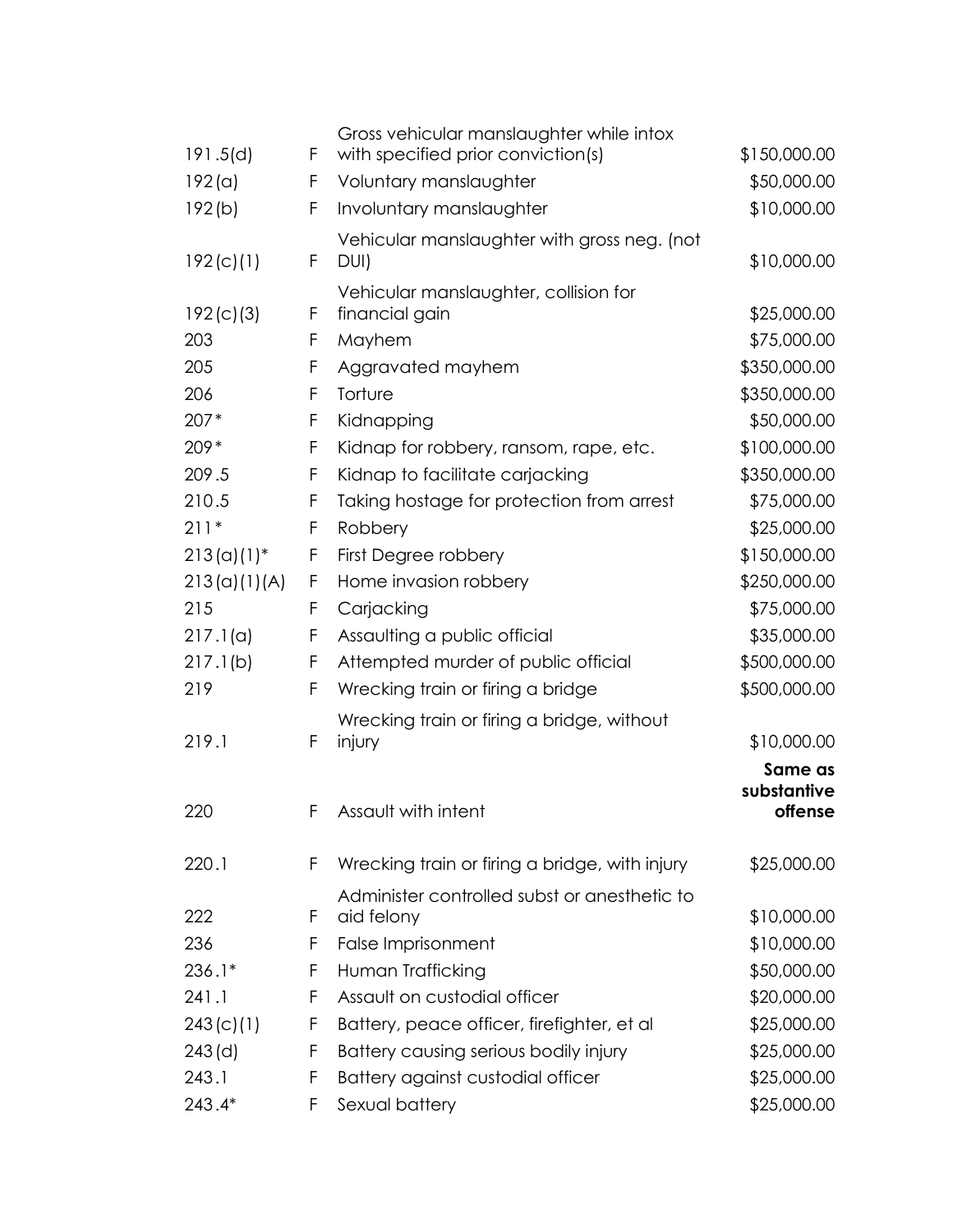| 243.9        | F | Gassing (spitting, etc) on officer while in jail<br>Assault with caustic chemicals/flammable | \$20,000.00  |
|--------------|---|----------------------------------------------------------------------------------------------|--------------|
| 244          | F | substance                                                                                    | \$50,000.00  |
|              |   | Assault with a deadly weapon other than a                                                    |              |
| 245 (a)(1)   | F | firearm                                                                                      | \$20,000.00  |
| 245 (a)(2)   | F | Assault with a firearm                                                                       | \$35,000.00  |
| 245 (a)(3)   | F | Assault with machine gun or assault<br>weapon                                                | \$65,000.00  |
| 245 (a)(4)   | F | Assault by means likely to cause GBI                                                         | \$15,000.00  |
| 245(b)       | F | Assault with semi-automatic firearm                                                          | \$50,000.00  |
| 245(c)       | F | Assault on officer or fireman with deadly<br>weapon                                          | \$50,000.00  |
| $245$ (d)(1) | F | Assault on officer or fireman with firearm                                                   | \$100,000.00 |
|              |   | Assault on officer/fireman with semi-auto                                                    |              |
| 245(d)(2)    | F | firearm                                                                                      | \$200,000.00 |
|              |   | Assault on officer/fireman with machine gun                                                  |              |
| 245(d)(3)    | F | or assault weapon                                                                            | \$200,000.00 |
| 245.2        | F | Assault on public transit employees                                                          | \$10,000.00  |
| 245.3        | F | Assault on custodial officer with deadly<br>weapon                                           | \$50,000.00  |
| 245.5*       | F | Assault on school employee                                                                   | \$10,000.00  |
|              |   | Discharge of firearm at occupied dwelling,                                                   |              |
| 246          | F | etc.                                                                                         | \$150,000.00 |
| 246.3        | F | Discharge firearm in negligent manner                                                        | \$10,000.00  |
|              |   | Discharge firearm at unoccupied vehicle or                                                   |              |
| $247*$       | F | dwelling                                                                                     | \$10,000.00  |
| $261*$       | F | Rape                                                                                         | \$50,000.00  |
| 261.5        | F | Unlawful sexual intercourse                                                                  | \$5,000.00   |
| $262*$       | F | Rape of spouse                                                                               | \$50,000.00  |
| 264.1        | F | Defendant acting in concert w/another<br>person                                              | \$100,000.00 |
| 264.1(a)     | F | Rape or other spcified crime in concert                                                      | \$75,000.00  |
| $264.1(b)*$  | F | Rape of child                                                                                | \$100,000.00 |
| 266h(a)      | F | Pimping                                                                                      | \$10,000.00  |
| 266h(b)      | F | Pimping/minor                                                                                | \$10,000.00  |
| 266i*        | F | Pandering                                                                                    | \$10,000.00  |
| 266j         | F | Procure child under 16 L&L                                                                   | \$10,000.00  |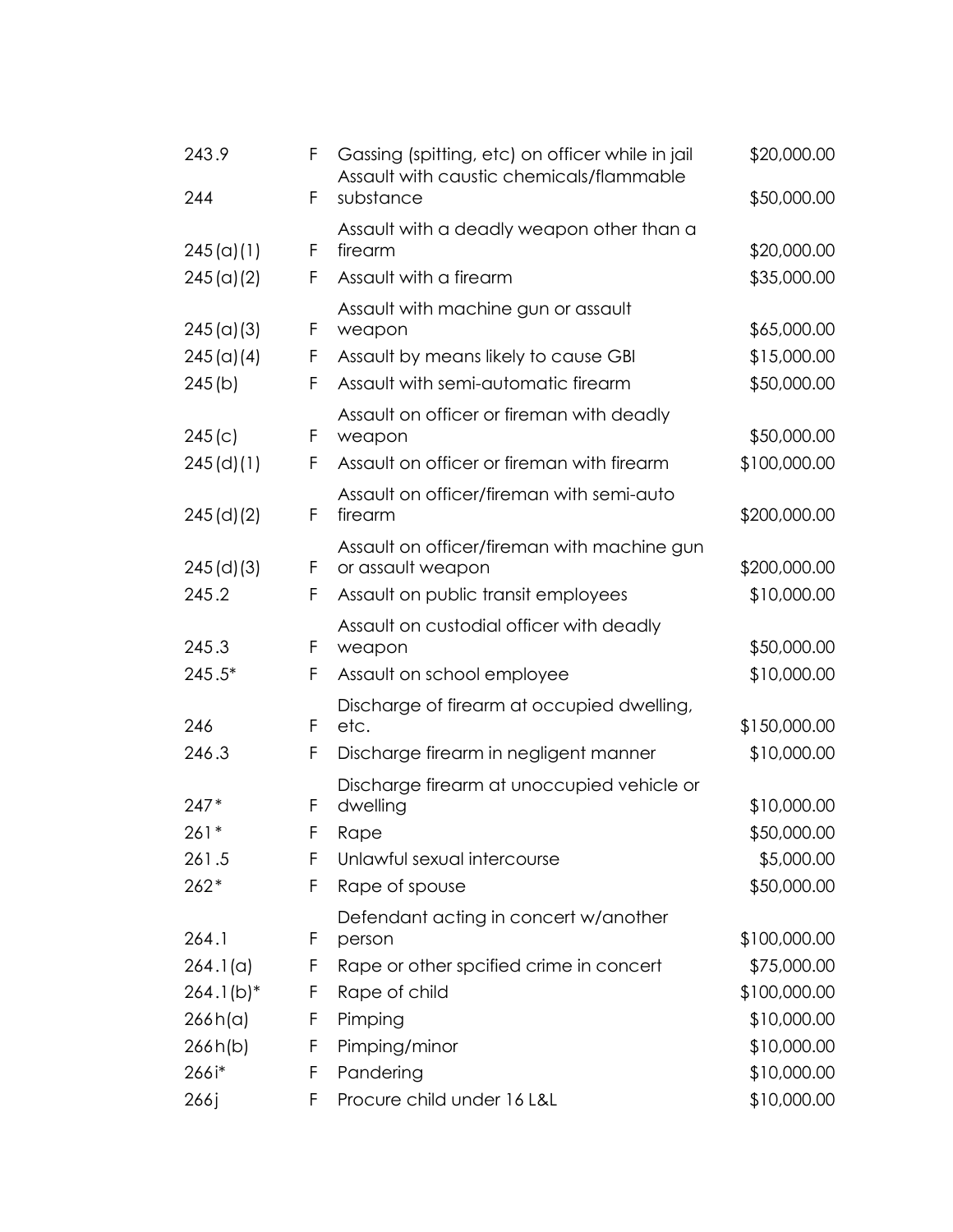| $269*$                 | F  | Aggravated sexual assault of child under 14                                        | \$100,000.00                               |
|------------------------|----|------------------------------------------------------------------------------------|--------------------------------------------|
| 270                    | F  | Failure to provide                                                                 | \$10,000.00                                |
| 271                    | F  | Desertion of minor children (under14)                                              | \$2,000.00                                 |
| $273a*$                | F  | Harm/injury to child                                                               | \$25,000.00                                |
| 273a(a)                | F  | Child endangerment under circs likely to<br>cause GBI                              | \$25,000.00                                |
| $273$ ab               | F  | Assault by means likely causing death of a<br>child                                | \$500,000.00                               |
| $273d*$                | F  | Cruel and inhuman treatment                                                        | \$15,000.00                                |
| 273 d(a)               | F  | Cruel or inhumane treatmetn of a child                                             | \$15,000.00                                |
| 273.5*                 | F  | Inflict corporal injury on spouse or<br>cohabitant                                 | $$25,000$ (+\$25,000<br>if priors alleged) |
|                        |    | Violation of domestic violence protective                                          |                                            |
| 273.6(d)               | F  | order                                                                              | \$20,000.00                                |
| 274                    | F  | Drug to procure miscarriage                                                        | \$2,000.00                                 |
| 278                    | F  | Child stealing                                                                     | \$100,000.00                               |
| 278.5                  | F  | Interference with visitation rights                                                | \$15,000.00                                |
| 281*                   | F  | Bigamy                                                                             | \$1,000.00                                 |
| 285                    | F  | Incest                                                                             | \$5,000.00                                 |
| 286*                   | F  | Sodomy                                                                             | \$40,000.00                                |
| $286(b)*$              | F  | Sodomy with minor under age 18/16                                                  | \$30,000.00                                |
|                        |    | Sodomy by force/menace/threat or with a<br>child under age 14 by person 10 or more |                                            |
| $286(c)*$              | F  | years older                                                                        | \$50,000.00                                |
| $286$ (d) <sup>*</sup> | F  | Sodomy in concert under specified circs.                                           | \$75,000.00<br>\$20,000.00                 |
| 286(e)                 |    | Sodomy while confined in jail or prison                                            | \$40,000.00                                |
| 286(f)                 | F. | Sodomy with unconscious person                                                     |                                            |
| 286(g)                 | F  | Sodomy with mental disabled person<br>without force                                | \$40,000.00                                |
| 286(h)                 | F  | Sodomy in state hospital for mentally<br>disordered persons                        | \$30,000.00                                |
| 286 (i)                | F  | Sodomy with intoxicated person unable to<br>resist                                 | \$40,000.00                                |
| 286(j)                 | F  | Sodomy by false personation of spouse                                              | \$40,000.00                                |
| 286 (k)                | F  | Sodomy by threat of official action                                                | \$40,000.00                                |
| 288 (a)                | F  | Lewd act with child under age 14                                                   | \$40,000.00                                |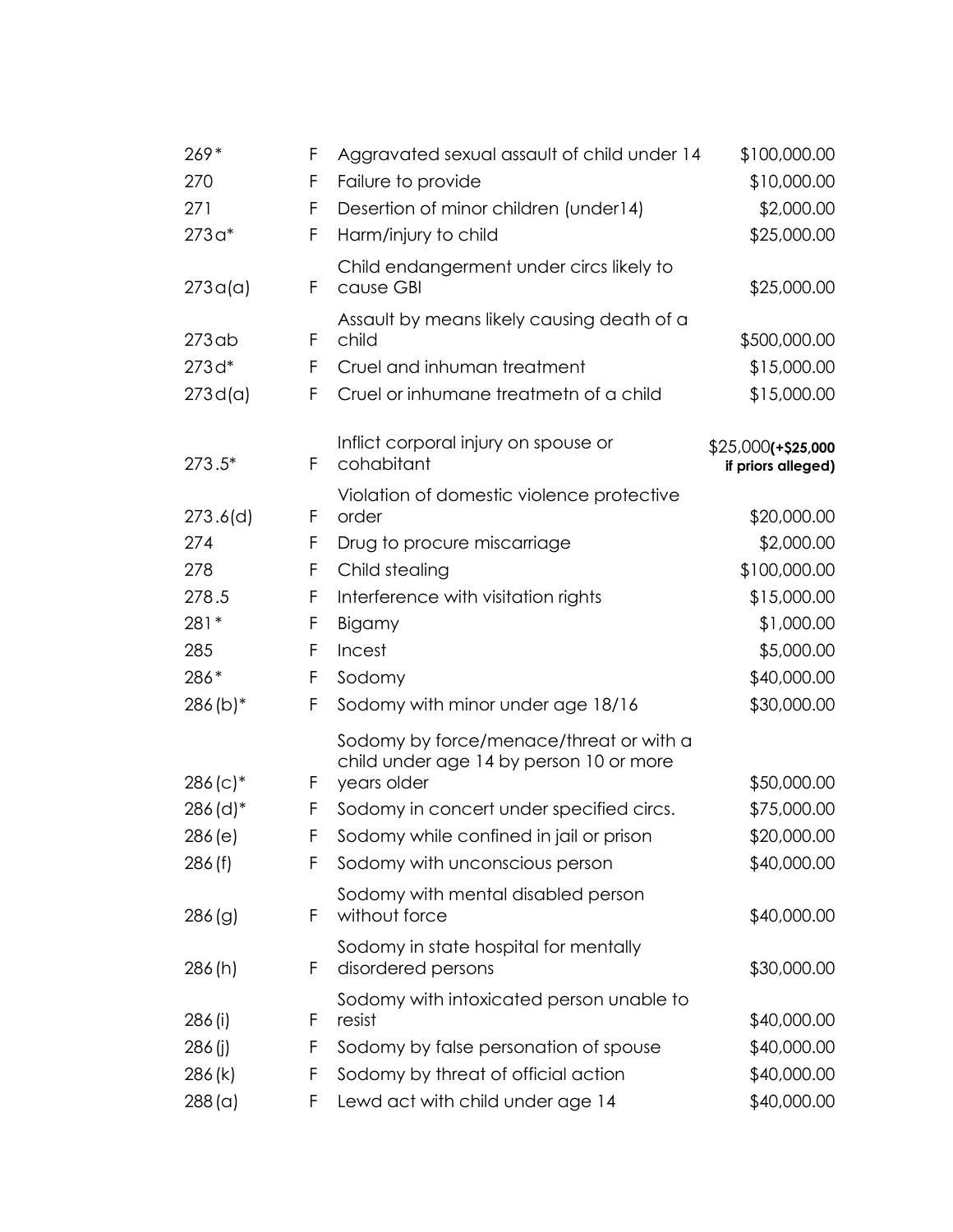| $288(b)*$   | F  | Lewd act by force/menace with child under<br>age 14                                                        | \$50,000.00  |
|-------------|----|------------------------------------------------------------------------------------------------------------|--------------|
| $288(c)*$   | F  | Lewd act with child age 14 or 15                                                                           | \$30,000.00  |
| $288a(b)*$  | F  | Oral copulation with minor under age 18/16                                                                 | \$30,000.00  |
| $288a(c)^*$ | F  | Oral copulation by force/menace/threat or<br>with a child under age 14 by person 10 or<br>more years older | \$50,000.00  |
| $288a(d)^*$ | F  | Oral copulation in concert, under specified<br>circs.                                                      | \$75,000.00  |
| 288a(e)     | F  | Oral copulation while confined in jail or<br>prison                                                        | \$20,000.00  |
| 288q(f)     | F  | Oral copulation with unconscious person                                                                    | \$40,000.00  |
| 288q(g)     | F  | Oral copulation with mentally disabled<br>person without force                                             | \$40,000.00  |
| 288a(h)     | F  | Oral copulation in state hospital for mentally<br>disordered persons                                       | \$30,000.00  |
| 288q(i)     | F  | Oral copulation with intoxicated person<br>unable to resist                                                | \$40,000.00  |
| 288q(i)     | F  | Oral copulation by false personation of<br>spouse                                                          | \$40,000.00  |
| 288a(k)     | F  | Oral copulation by threat of official action                                                               | \$40,000.00  |
| 288.2       | F  | Sending harmful matter to seduce minor                                                                     | \$15,000.00  |
| 288.3(a)    | F  | Contacting minor to commit sex crime                                                                       | \$30,000.00  |
| 288.3(c)    | F  | Contacting minor to commit sex crime with<br>prior                                                         | \$50,000.00  |
| 288.5*      | F  | Lewd acts with child unde 14 (3 or more<br>acts over time)                                                 | \$120,000.00 |
| 288.7*      | F  | Sex offenses, child under 10                                                                               | \$100,000.00 |
| 289*        | F  | Anal/genital penetrat w/foreign<br>object/sexual purposes                                                  | \$50,000.00  |
| $289$ (a)   | F. | Sexual penetration by means of<br>force/menace/threat                                                      | \$50,000.00  |
| 289(b)      | F  | Sexual penetration with mentally disabled<br>person without force                                          | \$40,000.00  |
| 289(c)      | F  | Sexual penetration in state hospital for<br>mentally disordered persons                                    | \$30,000.00  |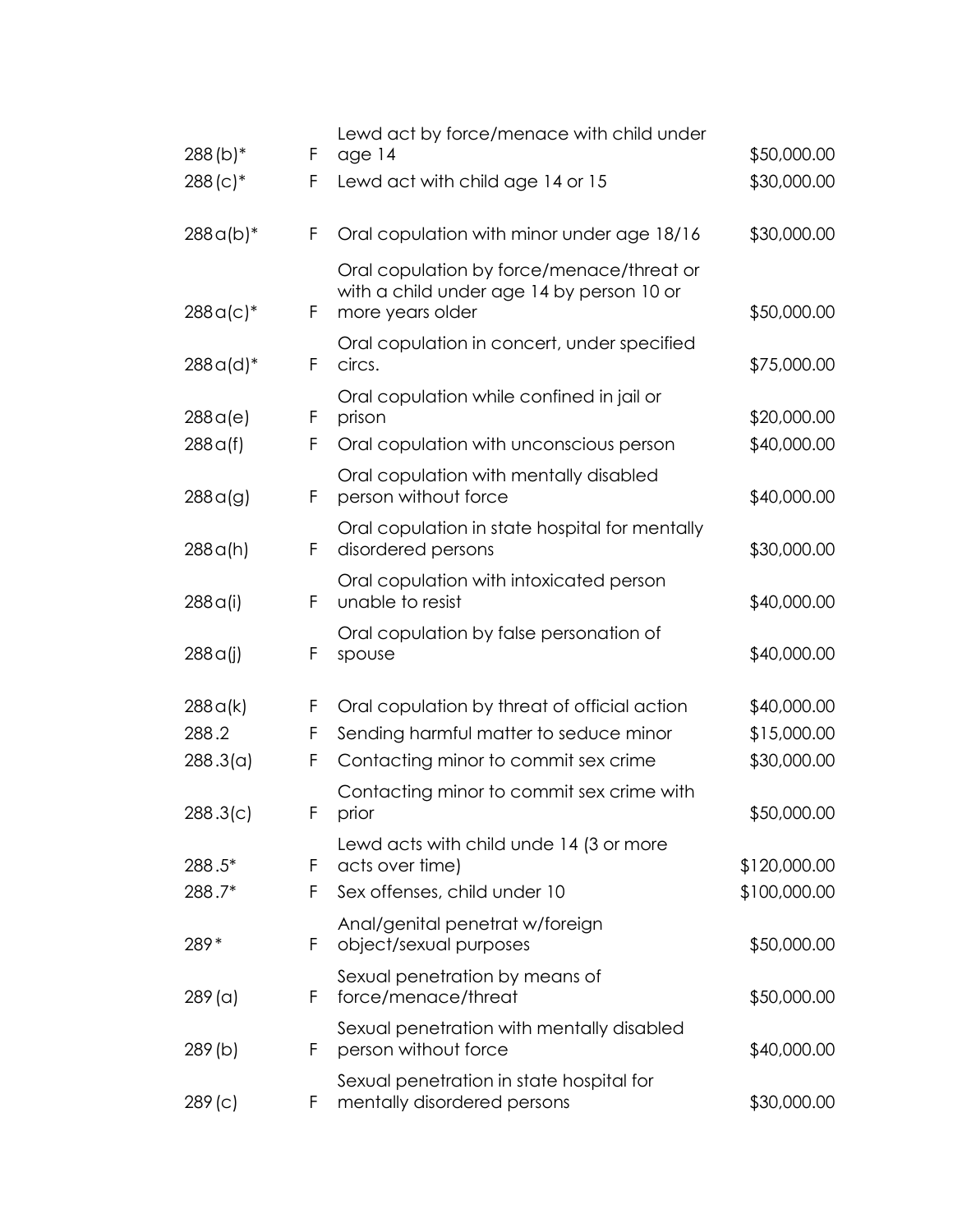| 289 (d)         | F      | Sexual penetration with unconscious person                                                                  | \$40,000.00                |
|-----------------|--------|-------------------------------------------------------------------------------------------------------------|----------------------------|
| 289(e)          | F      | Sexual penetration with intoxicated person<br>unable to resist                                              | \$40,000.00                |
| 289(f)          | F      | Sexual penetration by false personation of<br>spouse                                                        | \$40,000.00                |
| 289(g)          | F      | Sexual penetration by threat of official<br>action                                                          | \$40,000.00                |
| 289 (h)         | F      | Sexual penetration with minor under age 18                                                                  | \$30,000.00                |
| 289 (i)         | F      | Sexual penetration with minor under age 16<br>by person over age 21                                         | \$30,000.00                |
| 289 (j)<br>290* | F<br>F | Sexual penetration with minor under age 14<br>by person 10 or more years older<br>Sex offender registration | \$50,000.00<br>\$10,000.00 |
| 290.001*        | F      | Non-compliance with sex offender<br>registration laws                                                       | \$10,000.00                |
| 290.002*        | F      | Non-compliance with sex offender<br>registration laws                                                       | \$10,000.00                |
| 290.003*        | F      | Non-compliance with sex offender<br>registration laws                                                       | \$10,000.00                |
| 290.004*        | F      | Non-compliance with sex offender<br>registration laws                                                       | \$10,000.00                |
| 290.005*        | F      | Non-compliance with sex offender<br>registration laws                                                       | \$10,000.00                |
| 290.006*        | F      | Non-compliance with sex offender<br>registration laws                                                       | \$10,000.00                |
| 290.007*        | F      | Non-compliance with sex offender<br>registration laws                                                       | \$10,000.00                |
| 290.008*        | F      | Non-compliance with sex offender<br>registration laws                                                       | \$10,000.00                |
| 290.009*        | F      | Non-compliance with sex offender<br>registration laws                                                       | \$10,000.00                |
| 290.010*        | F      | Non-compliance with sex offender<br>registration laws                                                       | \$10,000.00                |
| 290.011*        | F      | Non-compliance with sex offender<br>registration laws                                                       | \$10,000.00                |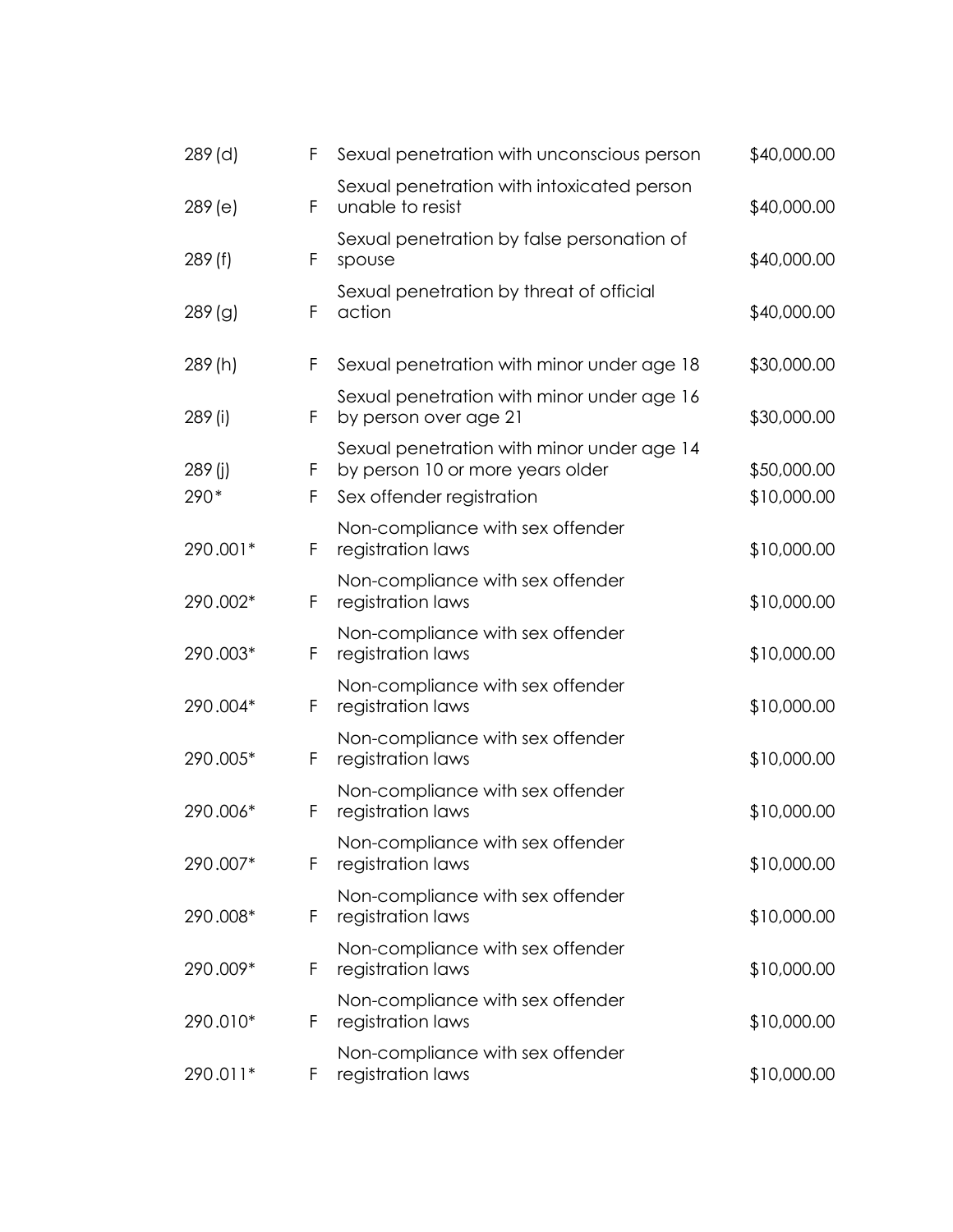| 290.012*  | F | Non-compliance with sex offender<br>registration laws | \$10,000.00  |
|-----------|---|-------------------------------------------------------|--------------|
| 290.013*  | F | Non-compliance with sex offender<br>registration laws | \$10,000.00  |
| 290.014*  | F | Non-compliance with sex offender<br>registration laws | \$10,000.00  |
| 290.015*  | F | Non-compliance with sex offender<br>registration laws | \$10,000.00  |
| 290.016*  | F | Non-compliance with sex offender<br>registration laws | \$10,000.00  |
| 290.017*  | F | Non-compliance with sex offender<br>registration laws | \$10,000.00  |
| 290.018*  | F | Non-compliance with sex offender<br>registration laws | \$10,000.00  |
| 298(b)    | F | Kidnapping of child under 14, by other than<br>parent | \$500,000.00 |
| $311.1*$  | F | Possession/distribution of child pornography          | \$20,000.00  |
| $311.2*$  | F | Possession/distribution of child pornography          | \$20,000.00  |
| $311.3*$  | F | Possession/distribution of child pornography          | \$20,000.00  |
| $311.4*$  | F | Possession/distribution of child pornography          | \$20,000.00  |
| $311.5*$  | F | Possession/distribution of child pornography          | \$20,000.00  |
| $311.6*$  | F | Possession/distribution of child pornography          | \$20,000.00  |
| $311.7*$  | F | Possession/distribution of child pornography          | \$20,000.00  |
| $311.8*$  | F | Possession/distribution of child pornography          | \$20,000.00  |
| 311.9*    | F | Possession/distribution of child pornography          | \$20,000.00  |
| $311.10*$ | F | Possession/distribution of child pornography          | \$20,000.00  |
| $311.11*$ | F | Possession/distribution of child pornography          | \$20,000.00  |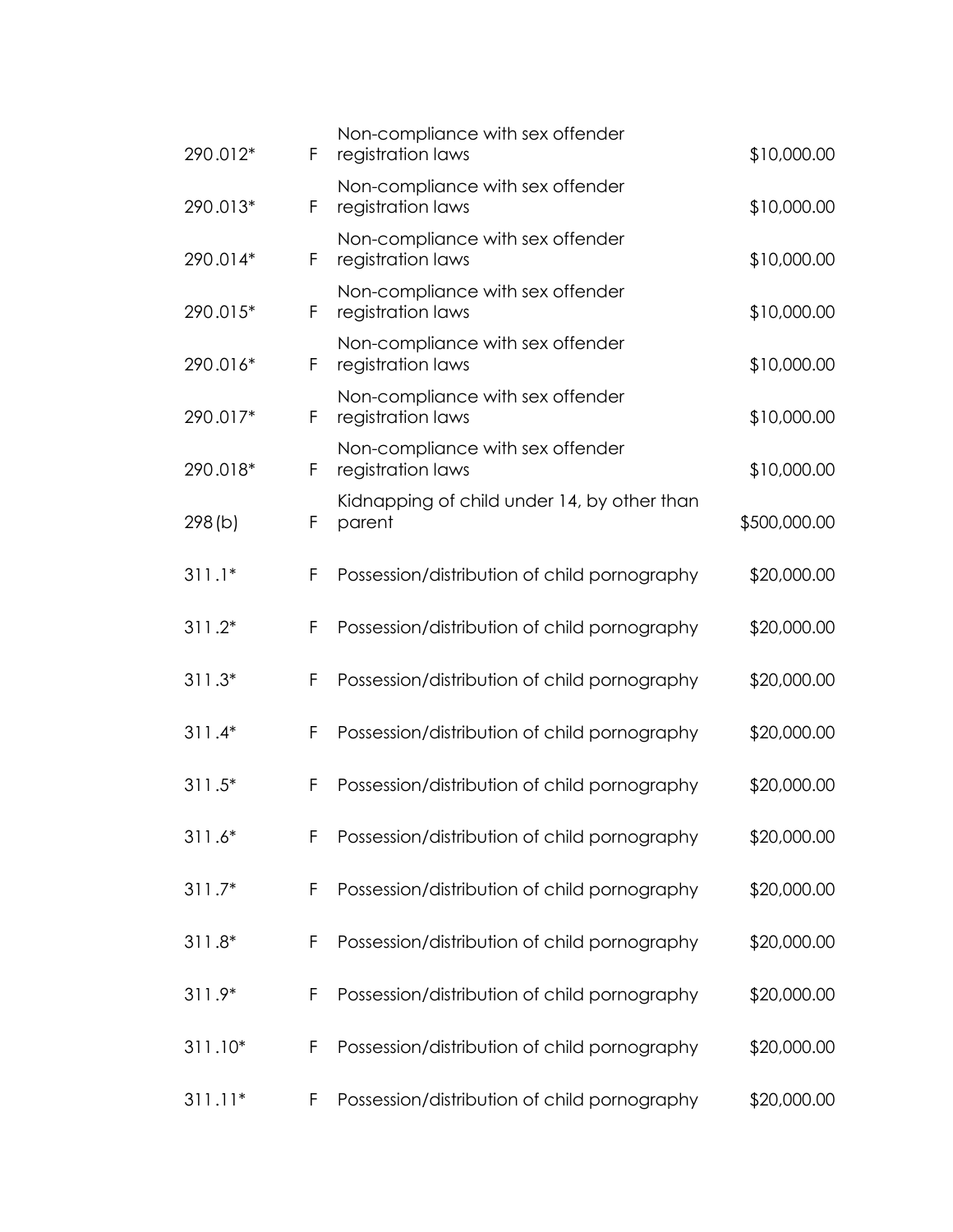| 314         | F  | Indecent exposure                                                                                 | \$10,000.00  |
|-------------|----|---------------------------------------------------------------------------------------------------|--------------|
|             |    | Poisoning or adulterating                                                                         |              |
| 347         | F  | food/drink/medicine, etc.                                                                         | \$15,000.00  |
| $368*$      | F  | Elder abuse                                                                                       | \$25,000.00  |
| 368(b)(2)   | F  | Elder abuse causing GBI                                                                           | \$100,000.00 |
| 417(b)      | F  | Exhibit loaded firearm                                                                            | \$7,500.00   |
| 417(c)      | F. | Exhibit firearm in presence of peace officer                                                      | \$15,000.00  |
| 417.3       | F  | Brandish firearm at vehicle                                                                       | \$15,000.00  |
|             |    | Exhibit firearm or deadly weapon to avoid                                                         |              |
| 417.8       | F  | arrest                                                                                            | \$20,000.00  |
| 422         | F  | <b>Criminal Threats</b>                                                                           | \$20,000.00  |
| 422.75      | F  | Hate crime enhancement                                                                            | \$20,000.00  |
| 451 (a)     | F  | Arson causing great bodily injury                                                                 | \$80,000.00  |
| 451(b)      | F  | Arson of inhabited structure                                                                      | \$75,000.00  |
| 451(c)      | F  | Arson of structure or forest land                                                                 | \$50,000.00  |
| $451$ (d)   | F  | Arson of property                                                                                 | \$35,000.00  |
| 451.1*      | F  | Arson enhancements for prior arson,<br>multiple victims/structures, specific injuries,<br>etc.    | \$50,000.00  |
| 451.5       | F  | Aggravated arson (willful arson causing GBI,<br>etc)                                              | \$100,000.00 |
| 452 (a)     | F  | Unlawfully causing a fire causing GBI                                                             | \$75,000.00  |
|             |    | Unlawfully causing a fire to inhabited                                                            |              |
| 452(b)      | F  | structure/property                                                                                | \$40,000.00  |
| 452(c)      | F. | Unlawfully causing fire of structure or forest<br>land                                            | \$10,000.00  |
| 452.1*      | F  | Unlawful fire enhancements for priors,<br>multiple victims/structures, specific injuries,<br>etc. | \$15,000.00  |
|             |    | Possession of a firebomb or incendiary                                                            |              |
| 453*        | F  | device                                                                                            | \$5,000.00   |
| 459/460 (a) | F  | <b>Burglary, Residential</b>                                                                      | \$30,000.00  |
| 459/460(b)  | F  | Burglary, other than residential                                                                  | \$5,000.00   |
| 464         | F  | Burglary, using explosives, etc. to open safe,<br>etc.                                            | \$10,000.00  |
| 470*        | F  | Forgery                                                                                           | \$2,000.00   |
| 476         | F  | Checks, fictitious                                                                                | \$2,000.00   |
|             |    |                                                                                                   |              |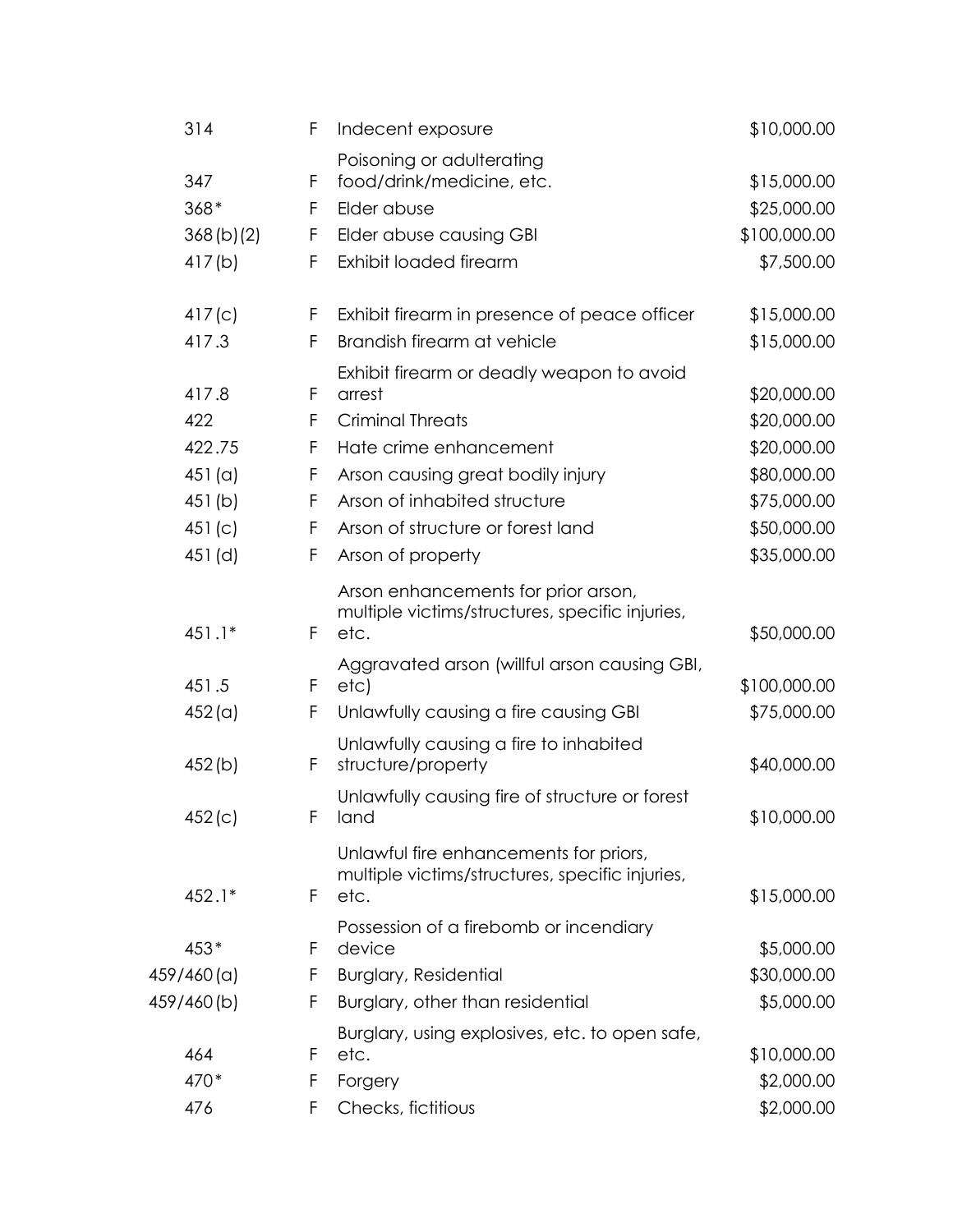| $476$ (a)        | F  | Checks, insufficient funds                             | \$1,000.00                              |
|------------------|----|--------------------------------------------------------|-----------------------------------------|
| 484*             | F  | <b>Theft</b>                                           | \$2,000.00                              |
| 487*             | F  | Grand theft (over \$950)                               | \$10,000.00                             |
| 487(c)           | F  | Grand theft person                                     | \$15,000.00                             |
| 487 (d)          | F  | Grand theft firearm                                    | \$15,000.00                             |
| 487e             | F  | Theft, dog, value over \$400                           | \$2,000.00                              |
| 487g             | F  | Theft, dog, sale, research or other common<br>purpose  | \$2,000.00                              |
| 496*             | F  | Receiving and concealing stolen property<br>over \$950 | \$7,500.00                              |
| 496d             | F  | RSP - motor vehicle                                    | \$15,000.00                             |
| 499 d            | F  | Stealing aircraft                                      | \$20,000.00                             |
| 503              | F  | Embezzlement                                           | \$5,000.00                              |
| 504 <sub>q</sub> | F  | Embezzlement, property under lease, etc.               | \$1,000.00                              |
| 524              | F  | Extortion, attempt                                     | \$5,000.00                              |
| 530.5            | F  | Identity theft                                         | \$20,000.00                             |
| 591              | F  | Severing telephone/other line                          | \$7,500.00                              |
| $594($ a)        | F  | Damage personal property \$5,000-\$50,000              | \$10,000.00                             |
| $594$ (a)        | F  | Damage personal property \$400-\$5,000                 | \$7,500.00                              |
| $597$ (a)        | F  | Cruetly to animals                                     | \$7,500.00                              |
| 629.9*           | F  | Possession of firearm on school grounds                | \$10,000.00                             |
|                  |    | Enhancement exhibiting firearm at                      |                                         |
| 629.95*          | F  | playground                                             | \$20,000.00                             |
| 646.9(a)         | F  | Stalking                                               | \$50,000.00                             |
| 646.9(b)         | F  | Stalking in violation of restraining order, etc.       | \$75,000.00                             |
| 646.9(c)         | F. | Stalking with specified prior conviction               | \$75,000.00                             |
| 647.6(b)         | F  | Child molest in occupied residence                     | \$20,000.00                             |
| 647.6(c)         | F  | Child molest with prior sexual offense                 | \$20,000.00                             |
| 653f(a)          | F  | Solicitation to commit felony                          | Same as<br>substantive<br>offense       |
| 653f(b)          | F  | Solicitation to commit murder                          | \$1,000,000.00                          |
|                  |    |                                                        | One-half the<br>bail for<br>substantive |
| 664              |    | Attempted crime                                        | offense                                 |
| 666              | F  | Petty theft with three (3) priors                      | \$7,500.00                              |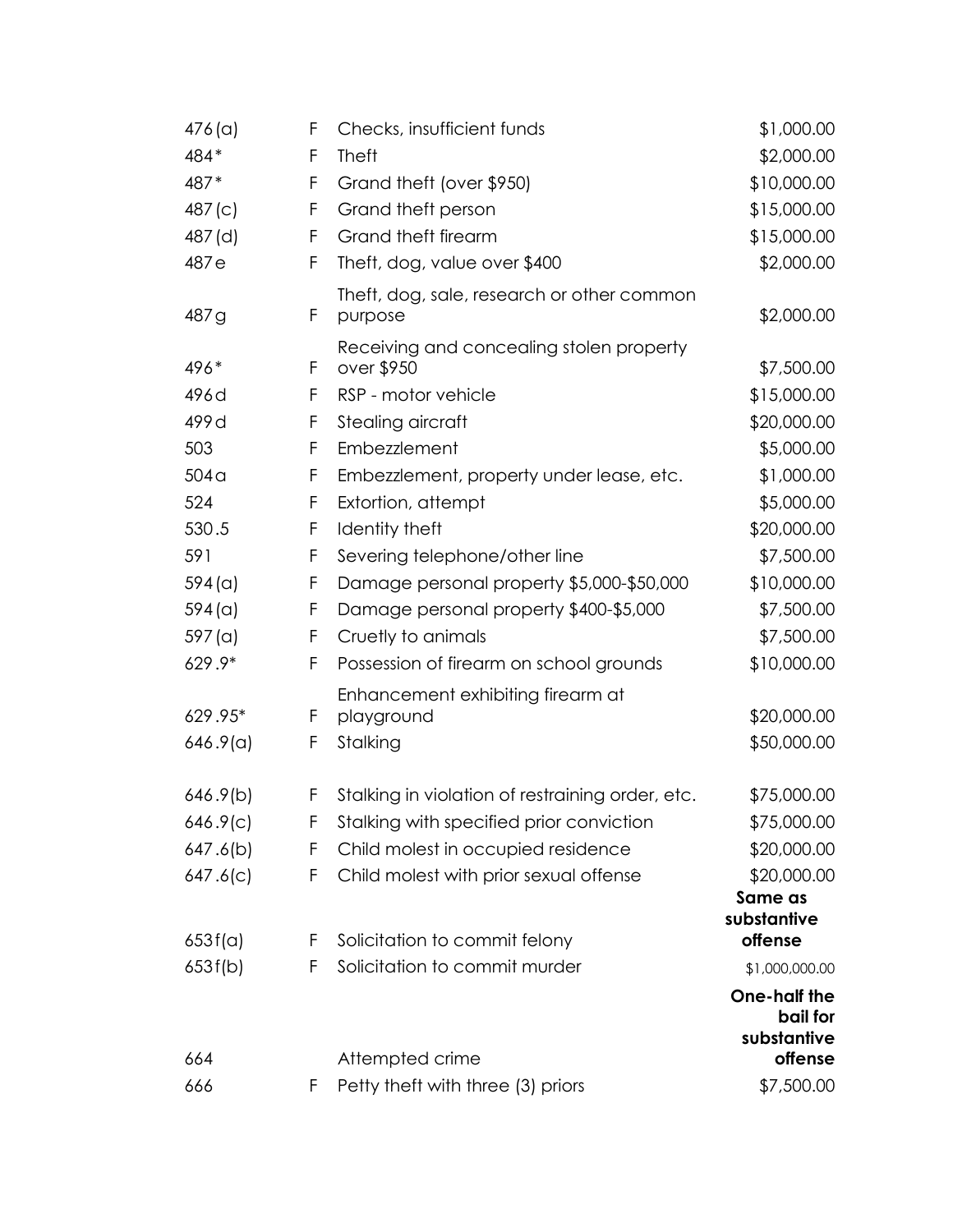|                           |        | VC10851, PC487(d) or 496d w/prior felony                        |                                                    |
|---------------------------|--------|-----------------------------------------------------------------|----------------------------------------------------|
| 666.5                     | F      | convictions                                                     | \$10,000.00                                        |
| $667*$                    | F      | Enhancement for "strike" prior                                  | \$75.000.00 per<br>strike                          |
| 667 (a)(1)                | F      | Enhancement for serious felony prior                            | \$15,000 per<br>prior                              |
| 667.5(a)                  | F      | Enhancement for violent felony prior                            | \$10,000 per<br>prior                              |
| 667.5(b)                  | F      | Enhancement for prison prior                                    | \$5,000 per prior                                  |
| 667.61*                   | F      | "One strike" sex crime enhancement                              | \$75,000.00                                        |
| 667.7*                    | F      | Habitual offender enhancement                                   | \$100,000.00                                       |
| 667.71                    | F      | Habitual sexual offender                                        | \$100,000.00                                       |
| 1170.12*                  | F      | Enhancement for "strike" prior                                  | \$75.000.00 per<br>strike                          |
| 1551                      | F      | Foreign felony                                                  | Set same as<br>foreign warrant<br>plus \$50,000.00 |
|                           |        |                                                                 | <b>Must have</b><br>judicial review                |
|                           |        |                                                                 | before bail is                                     |
| 4501, et seq              | F      | Crimes committed in prison                                      | set                                                |
| 4532*                     | F      | Escape                                                          | \$5,000.00                                         |
| 4532(a)(1)                | F      | Escape with misdemeanor charge pending                          | \$10,000.00                                        |
|                           | F      | Escape with misdemeanor charge pending,<br>by force or violence | \$75,000.00                                        |
| 4532 (a)(2)<br>4532(b)(1) | F      | Escape with felony charge pending                               | \$50,000.00                                        |
| 4532(b)(2)                | F      | Escape with felony charge pending, by<br>force or violence      | \$100,000.00                                       |
|                           |        | Manufacture, sale and possession of certain                     |                                                    |
| 12020*<br>$12021*$        | F<br>F | weapons                                                         | \$2,000.00<br>\$10,000.00                          |
|                           |        | Addicts, ex-felons in possession of firearms                    |                                                    |
| 12022*                    | F      | Committing or attempting felony with<br>deadly weapon           | $$10,000$ (+\$10,000<br>per<br>enhancement)        |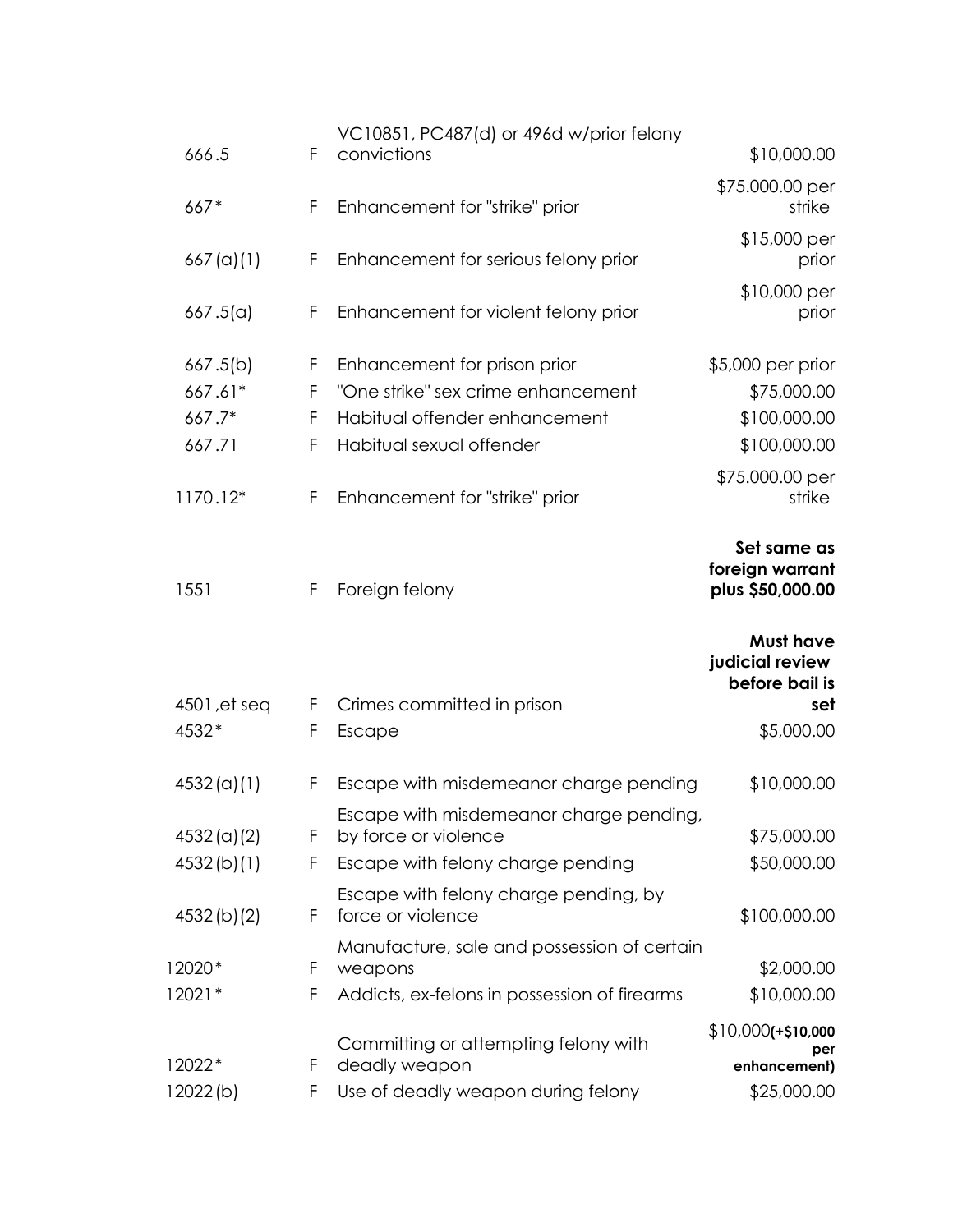| 12022(c)                   | F      | Armed with firearm during drug sale offense                                                        | \$25,000.00                  |
|----------------------------|--------|----------------------------------------------------------------------------------------------------|------------------------------|
| $12022.1*$                 | F      | Committing felony while released on<br>bail/or/(felony)                                            | \$100,000.00                 |
| 12022.3*                   | F      | Enhancement use of firearm with sex<br>offense                                                     | \$50,000.00                  |
| 12022.5*                   | F      | Enhancement for use of firearm in<br>commission of crime                                           | \$35,000.00                  |
| 12022.53*                  | F      | Enhancement 10-20-Life/Use a gun, go to<br>prison                                                  | \$50,000.00                  |
| 12022.53(b)                | F      | Use of firearm in robbery, etc (10 years)                                                          | \$100,000.00                 |
| 12022.53(c)<br>12022.53(d) | F<br>F | Discharge of firearm during robbery, etc (20)<br>yrs)<br>Discharge of gun w/GBI or death (25-life) | \$250,000.00<br>\$500,000.00 |
| 12022.55                   | F      | Enhance discharge firearm from veh in<br>commission of felony                                      | \$40,000.00                  |
| 12022.6*                   | F      | Take/damage/destroy property in attempt<br>or comm felony                                          | \$20,000.00                  |
| 12022.7*                   | F      | Enhancement for infliction of GBI during a<br>felony                                               | \$35,000.00                  |
| 12022.7(b)                 | F      | Infliction of GBI: brain injury/paralysis                                                          | \$250,000.00                 |
| 12022.7(c)                 | F      | Infliction of GBI: victim over age 70                                                              | \$125,000.00                 |
| 12022.7(d)                 | F      | Infliction of GBI: child under age 5                                                               | \$125,000.00                 |
| 12022.7(e)                 | F      | Infliction of GBI in domestic violence                                                             | \$50,000.00                  |
| 12022.75*                  | F      | Administering drugs in commission of listed<br>sexual offenses                                     | \$25,000.00                  |
| 12022.8                    | F      | Infliction of GBI in commission of listed sexual<br>offenses                                       | \$40,000.00                  |
| 12022.85*                  | F      | Enhance commiss of sex offense<br>w/knowledge of AIDS                                              | \$100,000.00                 |
| 12022.9                    | F      | Enhancement for injury terminating<br>pregnancy                                                    | \$40,000.00                  |
| 12034*                     | F      | Firearm in vehicle; discharging firearm from<br>vehicle                                            | \$250,000.00                 |
| 12039                      | F      | Exploding destructive device w/bodily injury                                                       | \$250,000.00                 |
| $12051*$                   | F      | False concealed weapon application                                                                 | \$15,000.00                  |
| 12220*                     | F      | Possess machine gun                                                                                | \$25,000.00                  |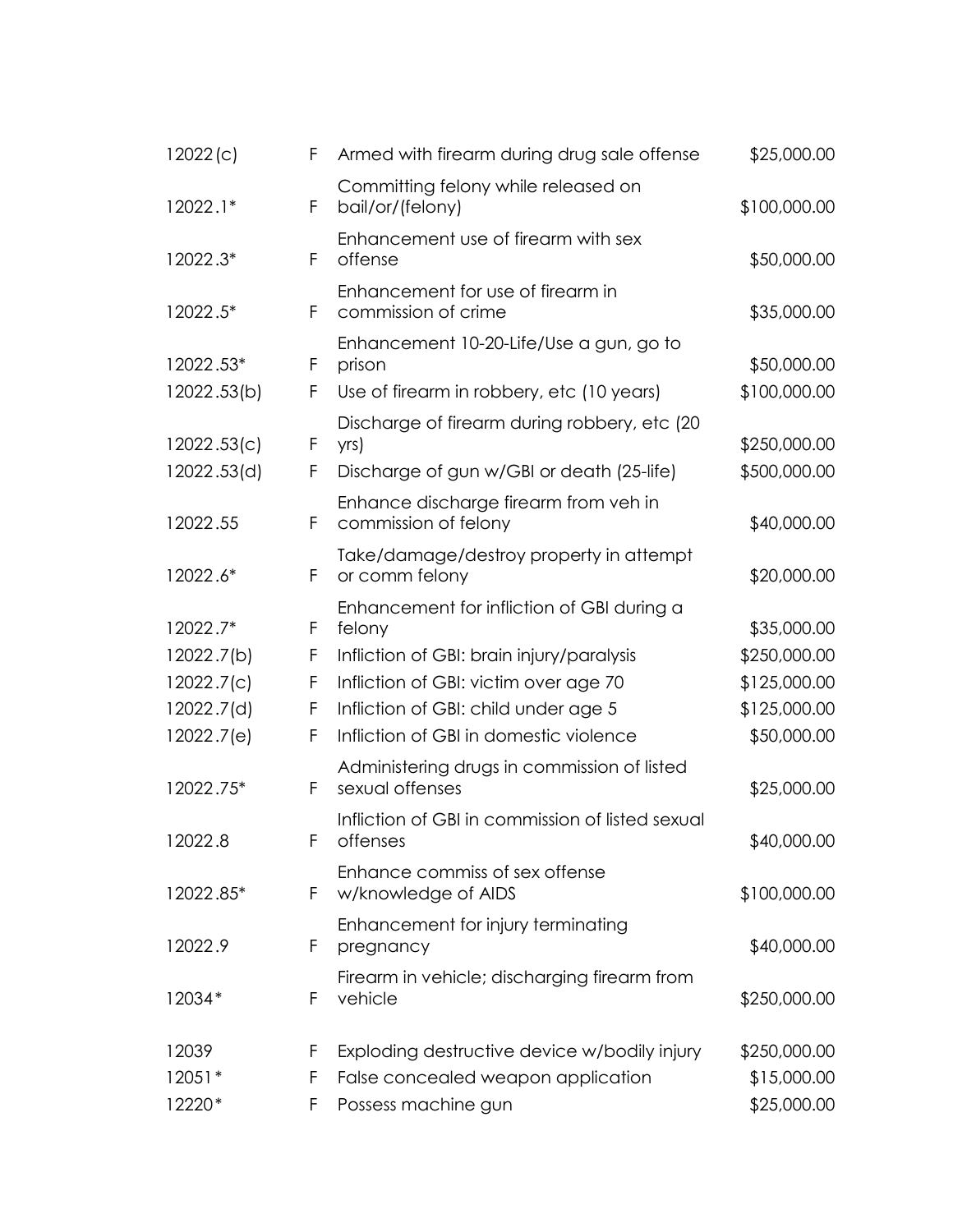| 12280*       | F | Manufacture/transport/sale of assault<br>weapon                            | \$25,000.00    |
|--------------|---|----------------------------------------------------------------------------|----------------|
| 12303-12312* | F | Destructive devices                                                        | \$100,000.00   |
| 12310(a)     | F | Exploding destructive device causing death                                 | \$1,000,000.00 |
| 12310(b)     | F | Exploding destructive device w/GBI                                         | \$500,000.00   |
| 12320        | F | Possess metal piercing ammunition                                          | \$15,000.00    |
| 12370*       | F | Possess of body armor/person convict of<br>violent felony                  | \$10,000.00    |
| 18710        | F | Possession of a destructive device                                         | \$7,500.00     |
| 18715        | F | Reckless possession of destructive device                                  | \$20,000.00    |
| 18720        | F | Possession of materials with intent to make<br>destructive device          | \$15,000.00    |
| 18725*       | F | Placing / Carrying destructive device on a<br>plane, boat, car, etc        | \$20,000.00    |
| 18730        | F | Sale or transportation of destructive device                               | \$10,000.00    |
| 18740        | F | Possessing / Igniting destructive device with<br>intent to injure, etc     | \$35,000.00    |
| 18745        | F | Exploding / Igniting destructive device with<br>intent to commit murder    | \$200,000.00   |
| 18750        | F | Exploding / Igniting explosive device<br>causing bodily injury             | \$75,000.00    |
| 18755(a)     | F | Exploding / Igniting destructive device<br>causing death                   | \$750,000.00   |
| 18755(b)     | F | Exploding / Igniting a destructive device<br>causing mayhem or GBI         | \$200,000.00   |
| 20110(a)     | F | Assembling / Placing boobytrap                                             | \$10,000.00    |
| 26100(b)     | F | Driver permitting passenger to discharge<br>firearm from vehicle           | \$10,000.00    |
| 26100(c)     | F | Willful malicious discharge of a firearm from<br>vehicle at another person | \$100,000.00   |
| 26180(b)     | F | Specific falsehoods in application for license<br>to carry firearm         | \$10,000.00    |
| 29800        | F | Possession of firearm by convicted felon /<br>drug addict                  | \$10,000.00    |
| 29805        | F | Possession of firearm with specified<br>misdemeanor convictions            | \$10,000.00    |